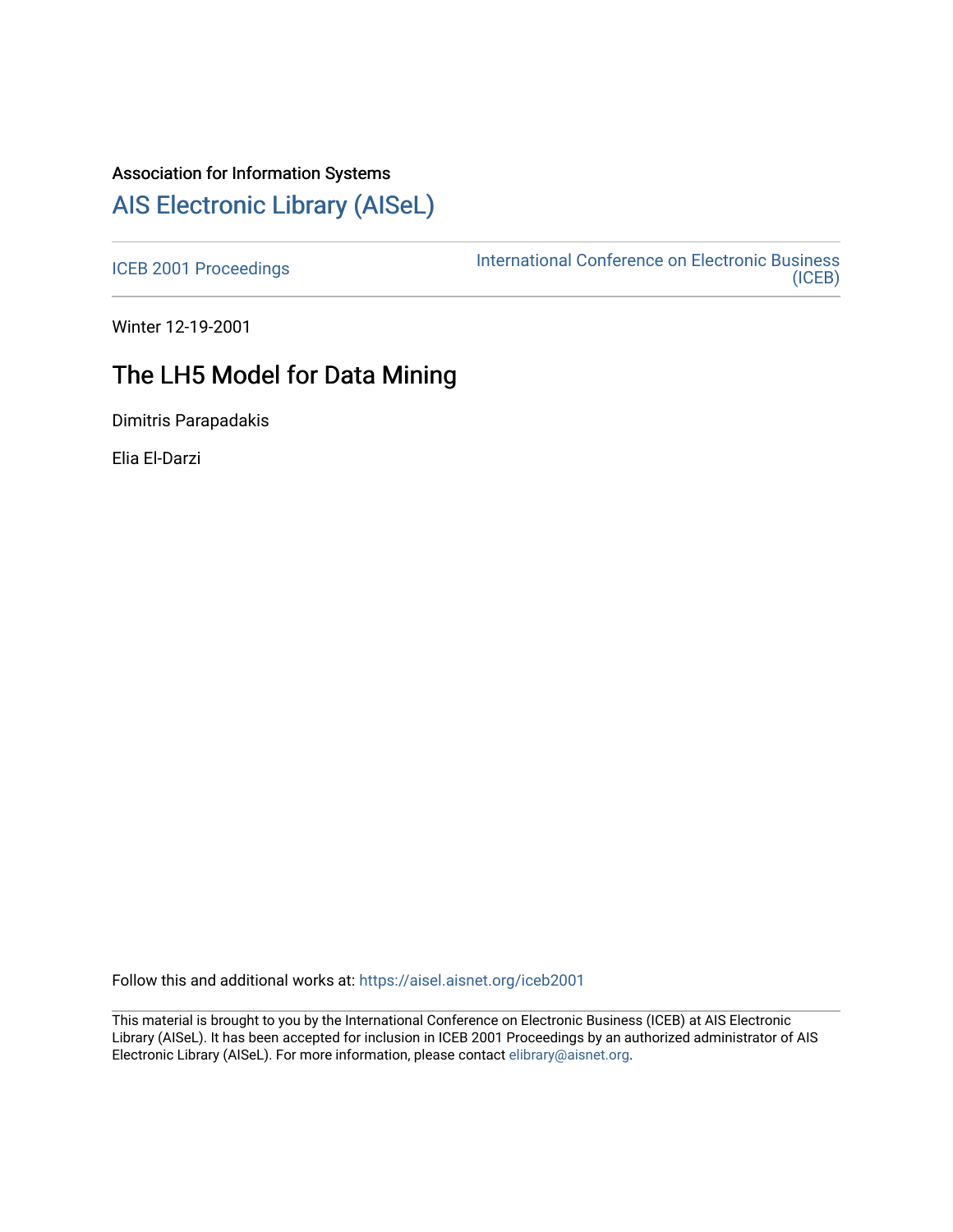## **THE LH5 MODEL FOR DATA MINING Dimitris Parapadakis Dpt. of Artificial Intelligence and Interactive Multimedia Elia El-Darzi Dpt. of Information Software Systems Harrow School of Computer Science, University of Westminster, UK Watford Road, HA1 3TP E-MAIL: D.Parapadakis@wmin.ac.uk Tel: (+44020) 79115000 (ext. 4422) Fax: (+44020) 79115906**

#### **ABSTRACT**

In the age of E-Business many companies are faced with massive data sets that must be analysed for gaining a competitive edge. These data sets are in many instances incomplete and quite often not of very high quality. Although statistical analysis can be used to pre-process these data sets, this technique has its own limitations. In this paper we are presenting a system – and its underlying model – that can be used to investigate the integrity of existing data and pre-process the data into clearer data sets to be mined. LH5 is a rule -based system, capable of selflearning and is illustrated using a medical data set.

### **INTRODUCTION**

The strong competition between electronic businesses employing and analysing large amounts of electronic data has led to an increase in the use of intelligent methods to extract useful 'meaning' from raw data. This meaning may take the form of associations, sequential patterns, classifiers, or clusters, but, in the end, the function used is one of finding common patterns among seemingly different people, products, customer records, and events. Data mining is a relatively new science, building on the strengths of machine learning – extracting classifying rules from data – statistical analysis, and operational research, to allow decision makers to find useful patterns in large data 'mines'. In this, it emulates human intelligence where, for example, in the case of 70% of customers who bought product A but also product B an association is identified to help future decision making.

#### **Mining Sets from Multiple Sources**

A common problem in learning methods is that the quality of the analysis depends on the quality of data collected. Many companies are now interested in mining data; for example, a multinational company can be mining its Internet sales data to identify classifications of geographical patterns; the information being sought is whether customers from Europe are buying a particular product under certain conditions in larger quantities than US customers. Applying data mining tools on the data can extract this information with ease; assuming that the company keeps accurate sales records with consistent rigour in all departments, the answer will be pretty accurate. However, searching for the same information on sales data collected from departments that record with different standards of quality or even searching for the same information on sales data collected from other companies through the World-Wide-Web will not produce results of similar accuracy. The answer sought may be found through the same statistical analysis and collation but, being partially based on low quality data, how trustworthy is this answer? The problem is that, quite often, the larger the distribution of the data collection points in an organisation the greater the chances that some of these sources of data are likely to be sources that do not keep accurate records. The result of this problem is that mining this data can lead to wrong decision making in the organisation. Some of these organisations are likely to be departments (internally) or companies (externally) that will succeed, some are likely to be departments or companies that will go bankrupt within a year, and some are likely to be departments or companies that publish misleading data available for marketing reasons.

## **Cost of Decision Making**

As data mining techniques mature, information analysts have turned their attention to the wealth of knowledge that can be extracted by mining large data sets such as medical records. Analysis of medical records can identify and present trends, support theories, and answer 'what if' questions. The results merit the support of the field: faster identification of epidemics, more accurate links to causation, better management of medical resources [3].

Yet, as said earlier, the success of decision making is related, not only to the methods applied, but also to the quality of the data used. In addition, knowledge acquisition methods – regardless if they are used with experts or not – can never attain a true representation of what is in a person's mind. In the case of collection of medical records there are a number of factors that can affect how a certain symptom can be recorded and how impartially and accurately a diagnosis is reached (see figure 1). At best, following a lengthy series of stages, the number of misrepresented or missed facts can be minimised – not eliminated. In medical records even this attempt to approximate accuracy is abandoned as resources can limit the length of discussion between doctor and patient to as little as 15 minutes. Therefore, the collection of patient records from which information is mined can contain errors, and the mined information will be an

*The First International Conference on Electronic Business, Hong Kong, December 19-21, 2001*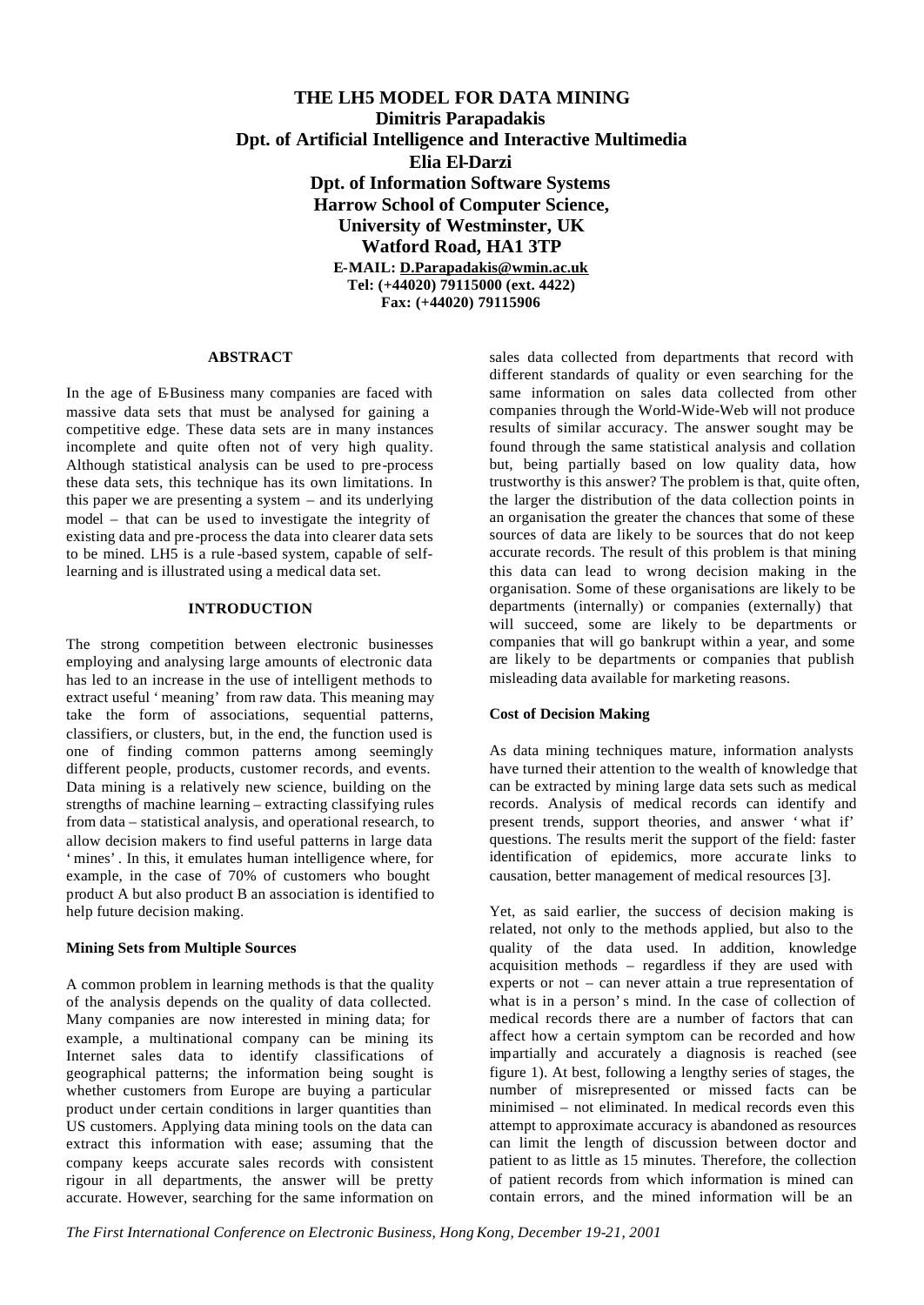approximation to the truth in the hope that, in the 'larger picture', most erroneous entries will cancel each other out.



Whereas we can accept that the bias that comes into capturing and recording patient data cannot be removed, it is necessary to measure the quality decay within the data before data mining takes place. Data mining should then be based not only on the data but also on the quality of the data as well [6].

In the case of mining medical data the cost of mining an impure sample is evident. Centralised decision-making – affecting the channelling of funds towards specific problems – is made based on aggregate data collected and assumed to be mostly correct. The result is the often seen reversal of decision 'in light of new evidence'.

Many medical authorities are now making decisions based on data collected from a large set of doctors. Increasingly, web-based questionnaires are used to collect data and an authority will often allocate funds based on statistical analysis of the doctors' information, analyse and identify geographical trends, and, in short, try to maximise the health service provided within the budget available. This electronic analysis of data is used to improve the management of funds in the same way as with any other company relying on electronic data. However the frequency of cases where 'new evidence has shown that the previous assumption was wrong' suggest that not all sources of information are of the same quality. This is not difficult to accept; as all information providers will differ in their understanding of the rigour required for their work, doctors will differ in the quality and completeness of the information they provide. A careful human-based analysis of each doctor's record-keeping can identify the 'good' cases from the 'bad' cases so that the classification and statistical analysis is only done from the best sources. However, as with all companies, the cost of having one more employee to monitor the quality of each information provider is prohibiting, thus ensuring that erroneous data will continue to pollute the data mine.

## **THE LH5 MODEL**

The LH5 model – a development of the Hydra Learning System [2] – has been designed to extract knowledge from data employing models of belief that mirror those learned by a human. When presented with new facts a computerbased classifying system will either confirm/expand its knowledge or correct it. Positive instances will confirm or add rules, negative instances will enhance rules to ensure discrimination. But in learning systems the data have to

come from accurate and consistent records representing a correct 'view' of how the world is, otherwise it is accepted that the system will most likely fail [6]. Yet, unlike learning done by computers, human learning cannot afford to fail. It can handle an infinite number of sources with varied degrees of quality and still extract knowledge that can be used for decision making. To aid this, human learning has an ever-increased capacity of discriminating sources and detecting bias [4]. For example a 4-year old child can tell whether one person is more trustworthy than another, or whether other children are less to be believed than adults [5].

LH5 represents this model of learning by extending any normal rule -base with information as to the source of each fact – and rules derived from these facts – and with a belief set defining the trustworthiness of each source (see figure 2). At any one moment LH5 makes a distinction between the system's accepted view of the world, and the system's perceived views of others (which may or may not match the sources' real view of the world). The system's view must remain a consistent set of rules. But as this set is dependent on what LH5 has received from different sources, and on how much LH5 trusts these sources, rules in the set may change by the introduction of relevant facts, but also of irrelevant facts which change the belief set.



#### **FIGURE 2**

#### **Improving the Quality of the Data Set**

LH5 represents this model of learning by extending any normal set of learned information (rules, classifiers, sequences) with information about the source of each fact – and knowledge derived from these facts – and with a calculated belief set defining the trustworthiness of each source (see figure 3). At any one moment LH5 makes a distinction between the system's accepted view of the world, and the system's perceived views of others (which may or may not match the sources' real view of the world). The system's view must remain a consistent set of rules on which decisions can be based. However, as this set is dependent on what LH5 has received from different sources, and on how much LH5 trusts these sources, rules in the set may change by the introduction of relevant facts, but also of irrelevant facts which change the belief set.

*The First International Conference on Electronic Business, Hong Kong, December 19-21, 2001*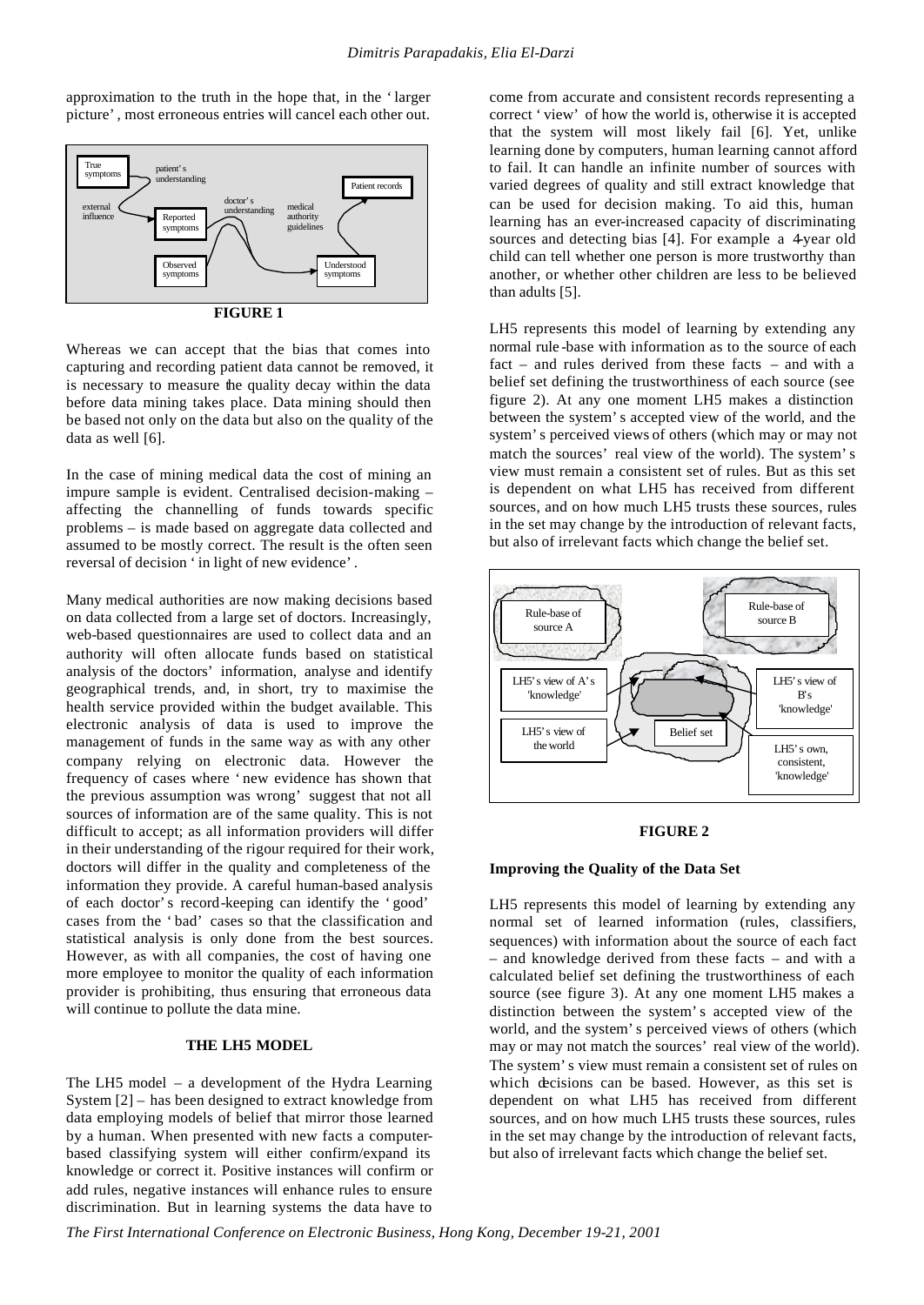

**FIGURE 3**

The strength of this model comes from turning the 'search for patterns' to the discriminated sources as well. When a child learns not to trust other children as much as adults, it can apply this knowledge to discriminate against newly encountered children, thus improving the efficiency of future learning. Similarly, the LH5 model can look for useful patterns on the discriminated source – in our case doctors – and look for common elements of training, locality, number of patients, to identify useful patterns that can be used to discriminate other sources and improve the overall quality of the data mine.

#### **LH5's Discriminating Process**

The LH5 system assumes a core 'image' of a source's knowledge, as derived from the data supplied by that source. For example, assume that we have the set of all doctors providing data on patients diagnosed to suffer (or not suffer) from panic disorder:

*Sourcesdoctors: {Dr. Blue, Dr. Verdi, Dr. Blanche, Dr. Mauve, Dr. Black, Dr. Scarlet, ...}*

Each doctor provides a number of patient records where, for each patient, we have the symptoms and a diagnosis (see figure 4).

As the data set does not include two doctor's diagnoses of the same patient, a data mining system can be used to collect all patient records to extract from them an abstract picture of what symptoms would normally be present when a patient suffers from panic disorder.

Though the experiment presented here is quite trivial and used for demonstration purposes, it is easy to see how including doctors' data without first filtering out those who may not follow the required rigour in their diagnosis and data recording can lead to wrong decisions being made. The results of this can affect funding, research and future diagnoses.



**FIGURE 4**

LH5 employs a customised learning algorithm, originally based on ID3 [7] to extract rules from the data it is given:

$$
Learn(Data) \text{---} > Knowledge
$$
\n<sup>(1)</sup>

However the knowledge gained could only represent the collective knowledge of doctors if it were possible for all doctors to be working in 'one mind', i.e. with the same methods, knowledge, experience, rigour. The LH5 model caters for this in two steps:

- Removal of singly untrustworthy sources (SUS)
- Removal of deviating sources (DS)

The first step is simply mirroring the human process of raising suspicion over any source that is not consistent with itself, on the grounds that any source that records the same facts but opposite conclusions at different times is, in the absence of other evidence, unreliable:

$$
RemoveSUS(Sources) \text{---} > Sources'
$$
 (2)

where *Sources'* are in this case all doctors that have not recorded diagnoses contradicting other diagnoses from the same source.

For the second step LH5 isolates the data provided for each source and repeats the learning process for each source separately, creating a representation of each doctor's knowledge as it appears from the data recorded.

$$
Learn (Data_{Dr. Blue}) \n--> Knowledge_{Dr. Blue}\nLearn (Data_{Dr. Verdi}) \n--> Knowledge_{Dr. Verdi}\n\qquad (3)
$$

In the case where all doctors were exposed to the same patients and symptoms and followed the same methods for diagnosis the knowledge representation that LH5 records for each doctor should be the same:

$$
Knowledge_i = Knowledge_j \tag{4}
$$

for all i,j in *Sourcesdoctors*2. However, as each *Knowledge*<sup>i</sup> represents a different doctor's knowledge – gained from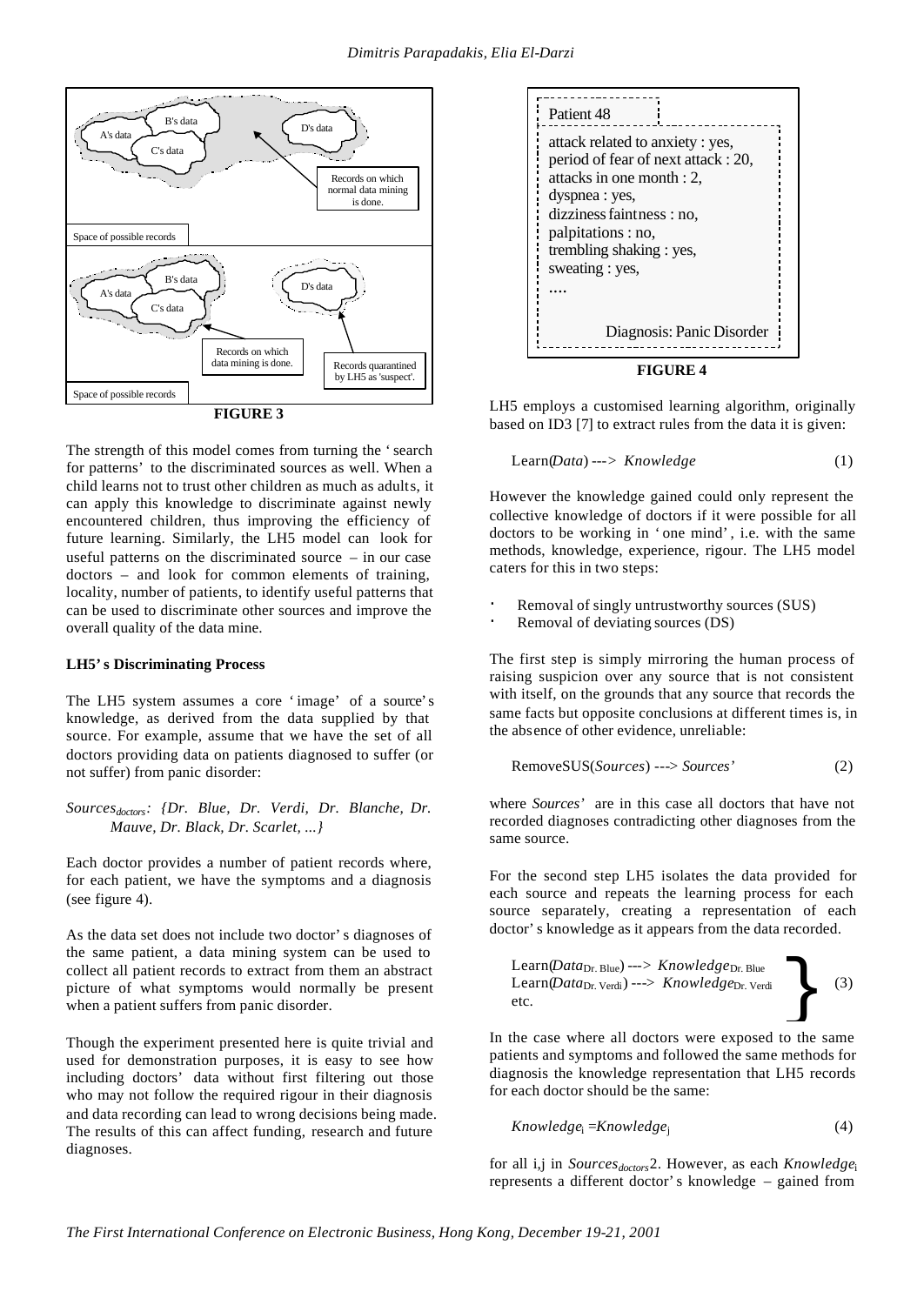different experiences – a deviation can be expected between the representation of knowledge:

$$
Knowledge_i \bigcap Knowledge_j = Deviation_{ij} \tag{5}
$$

The LH5 model is calculating this deviation by measuring the degree of 'coverage' between one doctor's knowledge and the other doctor's data, i.e. the likelihood that one doctor would diagnose the other doctor's patients' symptoms as caused by the same illness. In cases of a complete match the deviation should be null:

$$
Knowledge_i \bigcap Knowledge_j = Deviation_{ij} = null \tag{6}
$$

Due to the fact that each doctor will see only a subset of all possible combinations of symptoms it is highly unlikely that for any two doctors (6) would be true. However the deviation between any two doctors should vary within a range of acceptable deviation without exceptions, allowing the creation of 'clusters of medical opinion'. LH5 uses this property to identify the clusters and, in turn, uses this to isolate doctors who deviate from the generally accepted opinions by more than what it finds to be the normal within the training data set.

In the experiment performed, a separate application was created generating 100 random patient records allocated to any one of 6 different doctors. The application then proceeded to generate three training sets for LH5, selecting at random one doctor and converting the diagnoses to misdiagnoses for 75%, 50% and 25% of his cases respectively. LH5 has consistently detected the erroneous source and removed it from the data set in all cases, using for its decision no other knowledge except the data set that was analysed (see figure 5).

#### **The LH5 System**

The system used (see figure 5) has been developed in the last 5 years around the LH5 model and has been tested with large data sets involving more than 2000 facts. The system has been originally developed in LPA Prolog and then redesigned in SWI-Prolog as a background knowledge base handling tool, involving about 5000 lines of Prolog rules, and interfacing with users through an independent, Windows-based RAD front-end, using OLE.

The learning in the core of LH5 is done by the Hydra system [2], a substantially enhanced version of Quinlan's ID3 algorithm [7] specifically customised for the needs of LH5 to allow for the handling of variances in representations of data between different sources, including linguistic issues such as synonyms. Following the central concepts of ID3 the system produces a tree of rules extracted from the given data set. As with ID3, the system can be used for unsupervised learning, classifying data belonging to multiple categories producing rules that are always consistent with the data set and can be used to prove any piece of data within the data set. Nonetheless, the LH5 model is independent from the learning process applied; any learning algorithm can be used in the place of Hydra, including genetic algorithms or neural nets.



**FIGURE 5**

Given a set of data *D* provided by multiple sources *S* the implementation of the LH5 model's process for clearing the data is as follows:

| i.     | Collect all data in $D_{raw}$                                                                  |
|--------|------------------------------------------------------------------------------------------------|
| ii.    | harmonise representations in $D_{raw}$ producing D                                             |
| iii.   | extract sources from $D$ producing set of sources $S$                                          |
| iv.    | for each source $s$ in $S$                                                                     |
| ν.     | if $D(s)$ is inconsistent with itself remove s from S<br>giving S' and $D(s)$ from D giving D' |
| vi.    | if remaining $S*$ contains only one source then                                                |
|        |                                                                                                |
| vii.   | apply Hydra on $D'$ producing rules R and stop                                                 |
|        | viii. else                                                                                     |
| ix.    | for each $s$ in $S'$                                                                           |
| X.     | remove s from $S'$ giving $S'$                                                                 |
| xi.    | apply Hydra on $D(s)$ giving rules $R(s)$                                                      |
| xii.   | for each source $s_2$ in S''                                                                   |
| xiii.  | calculate deviation(s,s <sub>2</sub> ) comparing $D(s_2)$ ,                                    |
|        | with $R(s)$                                                                                    |
| xiv.   | calculate total deviation(s) from deviation(s, $s_i$ )                                         |
|        | for all $s_i$ in S''                                                                           |
| XV.    | calculate threshold deviation<br>from<br>all                                                   |
|        | total deviation( $s_i$ ) for all $s_i$ in S'                                                   |
| xvi.   | for each s in $S'$                                                                             |
| xvii.  | if total deviation( $s$ ) > threshold remove $s$ from                                          |
|        | S' producing $S$ cleared and remove $D(s)$ from $D'$                                           |
|        | producing $D'$ <sub>cleared</sub>                                                              |
| xviii. | apply Hydra on $D'$ cleared giving $R_{cleaned}$                                               |
|        |                                                                                                |

In the cases where all sources are found to be trustworthy the knowledge mined from the data set (*Rcleared*) will be the same with the knowledge that would have been mined by applying a traditional algorithm. In the case however that the sources are likely to be untrustworthy *Rcleared* is going to be a cleaner set of rules to base decisions on than what would otherwise have been mined.

#### **CONCLUSION**

The results have shown promise for the LH5 model for the process of removing from a data mine possibly suspect sources and producing a clearer data set without using any external supervision. As data mining in EBusiness starts looking at larger and larger sets of data that is collected with reduced rigour in quality it is evident that there are numerous applications of the LH5 model. By detecting